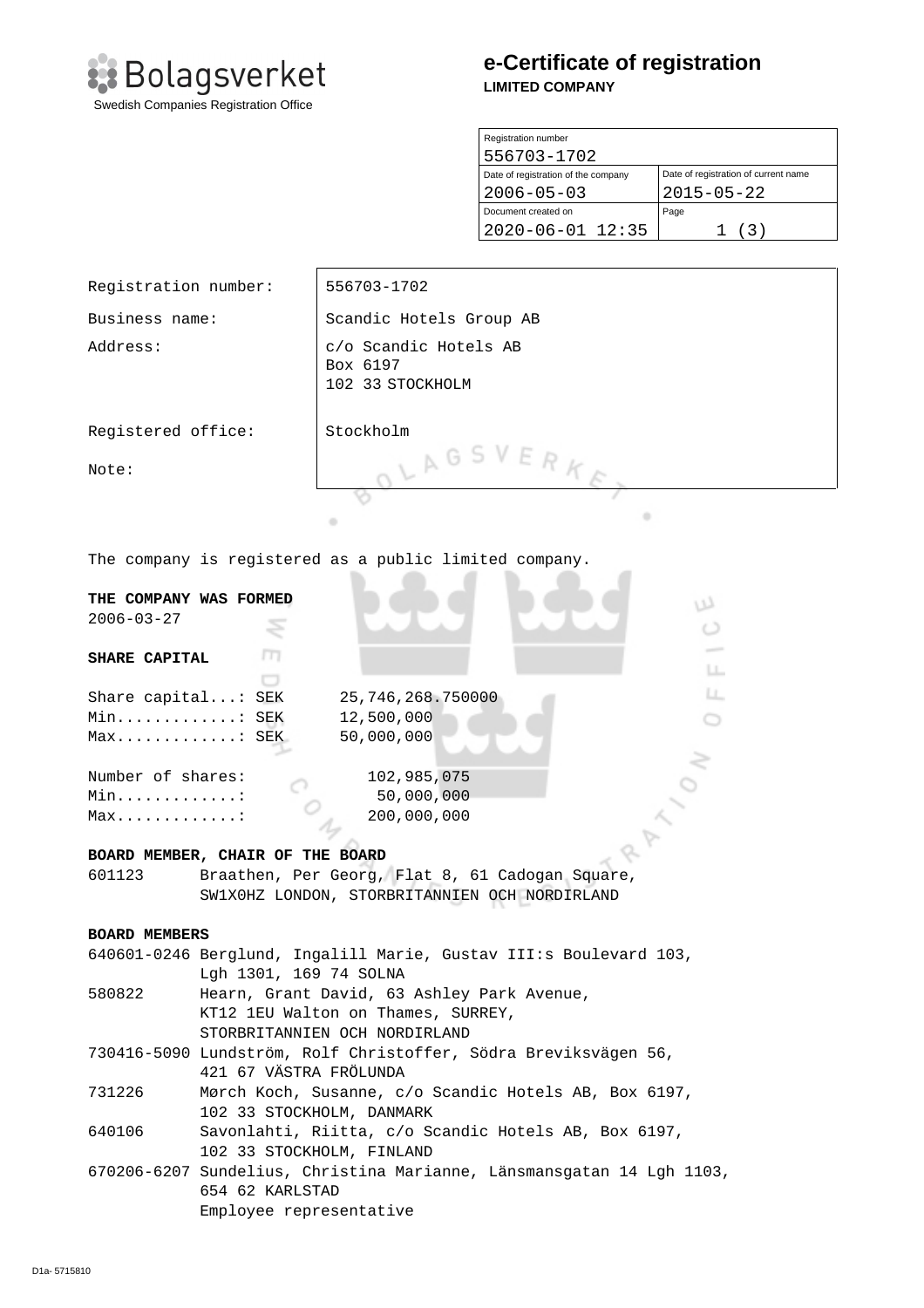**: Bolagsverket** Swedish Companies Registration Office

## **e-Certificate of registration LIMITED COMPANY**

| Registration number                 |                                      |  |  |
|-------------------------------------|--------------------------------------|--|--|
| 556703-1702                         |                                      |  |  |
| Date of registration of the company | Date of registration of current name |  |  |
| $2006 - 05 - 03$                    | $2015 - 05 - 22$                     |  |  |
| Document created on                 | Page                                 |  |  |
| $2020 - 06 - 01$ 12:35              | 2 (3)                                |  |  |

 $\circ$ 

LL. LL.  $\cap$ 

630529-5211 Svalstedt, Carl Martin, Götabergsgatan 22 Lgh 1302, 411 34 GÖTEBORG

610215-1070 Wirdenius, Hans Fredrik, Jarlers väg 22, 193 40 SIGTUNA

#### **DEPUTY BOARD MEMBERS**

640621-2578 Routh, Andrew Derek, Kyrkbacken 8 Lgh 1303, 169 62 SOLNA Employee representative

#### **MANAGING DIRECTOR**

690110 Mathiesen, Jens Jacob, Drogdensvej 19, 2791 KÖPENHAMN, DANMARK

#### **SPECIALLY AUTHORIZED SIGNATORIES**

620812-5598 Johansson, Jan Mikael, Emblavägen 27, 182 67 DJURSHOLM 890514-0268 Köhler, Camilla Elvira, Erik Dahlbergsgatan 37, 115 32 STOCKHOLM

570223-3254 Lingvall, Sven Göran, Malmstigen 25, 184 63 ÅKERSBERGA

### **AUDITORS**

556067-4276 PricewaterhouseCoopers AB, 113 97 STOCKHOLM Represented by: 691103-6769

#### **PRINCIPALLY RESPONSIBLE AUDITOR**

- 0

691103-6769 Götmar Blomstedt, Anna Sofia, c/o ReicewaterhouseCoopers, 113 97 STOCKHOLM

#### **SIGNATORY POWER**

The board of directors is entitled to sign.<br>Signatory power by any two jointly of<br>Braathen, Per Georg<br>Johansson, Jan Mikael<br>Köhler, Camilla Elvira<br>Lingvall, Syre Signatory power by any two jointly of Braathen, Per Georg Johansson, Jan Mikael Εs Köhler, Camilla Elvira Lingvall, Sven Göran Mathiesen, Jens Jacob Signatory power by any one of Johansson, Jan Mikael Köhler, Camilla Elvira Lingvall, Sven Göran Mathiesen, Jens Jacob in combination with any one of the board members Furthermore, the Managing Director, in the course of normal business activities, is also entitled to sign.

### **ARTICLES OF ASSOCIATION**

Date of the latest change: 2016-05-12

#### **FINANCIAL YEAR**